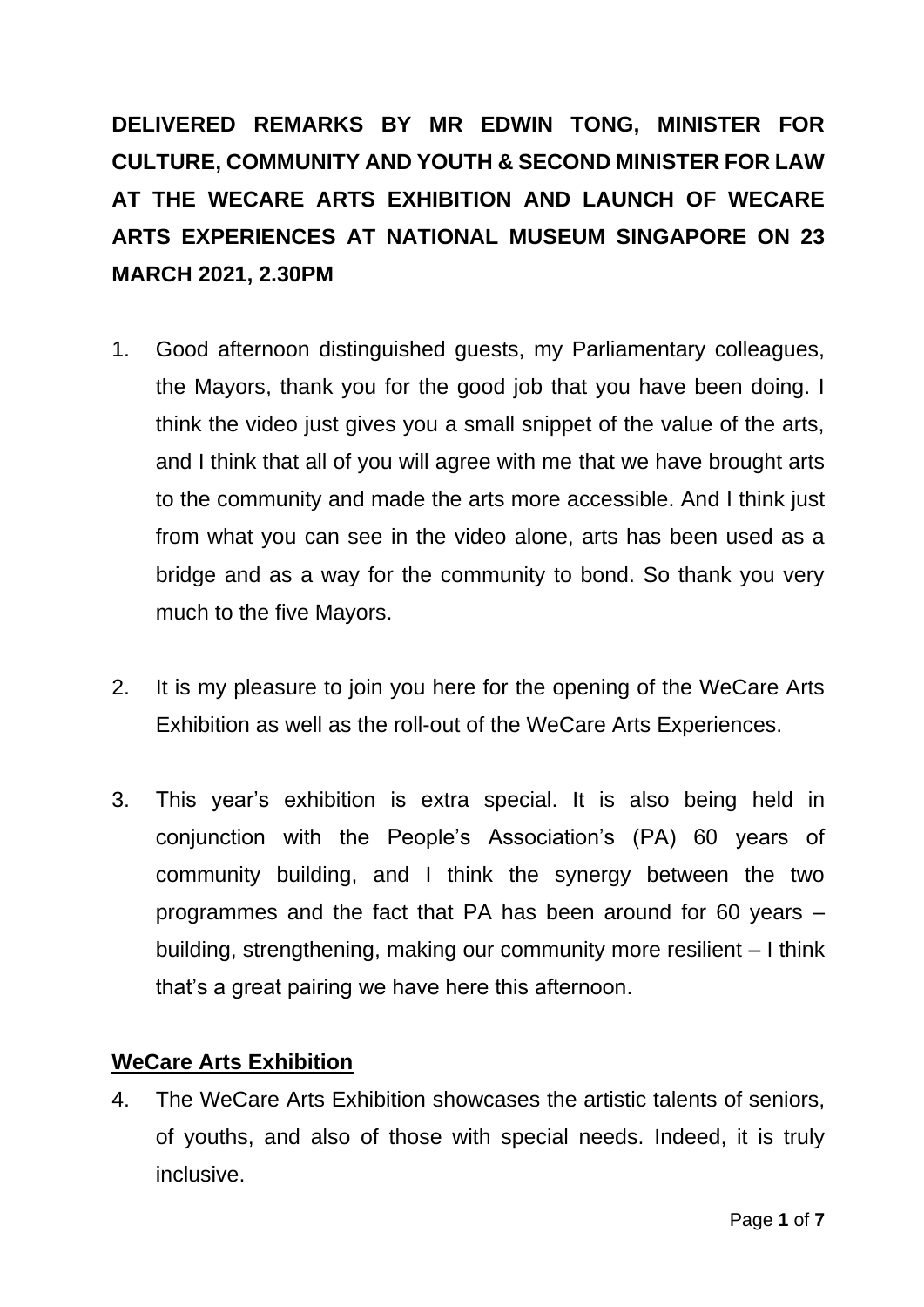- a) Over the past six years, it has given a voice as well to the vulnerable through a mixture of the arts. And I think the real beauty of the arts is that it really knows no boundaries, and it does not distinguish. An artist is an artist, you express your form in whatever manner best known to you, and the art piece speaks for itself. It does not at the nature of the artist behind it; their socio-economic status; and whether they are able or disabled.
- b) It is heartening to see our community coming together and celebrating the talent that we have in our midst through the arts.
- 5. Today's exhibition is the third instalment of this showcase:
	- a) It is a special edition that features art works created by 200 beneficiaries from 26 Social Service Agencies (SSAs) during the COVID-19 pandemic.
	- b) This year, we can enjoy, for the first time, art works by the beneficiaries of the Chinese Development Assistance Council (CDAC), MENDAKI and the Singapore Scout Association.
	- c) In addition to the physical galleries, audiences at home can visit the Virtual WeCare Arts Gallery @ CDC. My colleague, Mayor Low Yen Ling, will share more on this later on.
- 6. This year's exhibition is aptly themed "Resilience and Unity in the Time of COVID-19". It is a topic, a theme, a feeling that has been very much with us for most of last year, and still continues to be with us this year.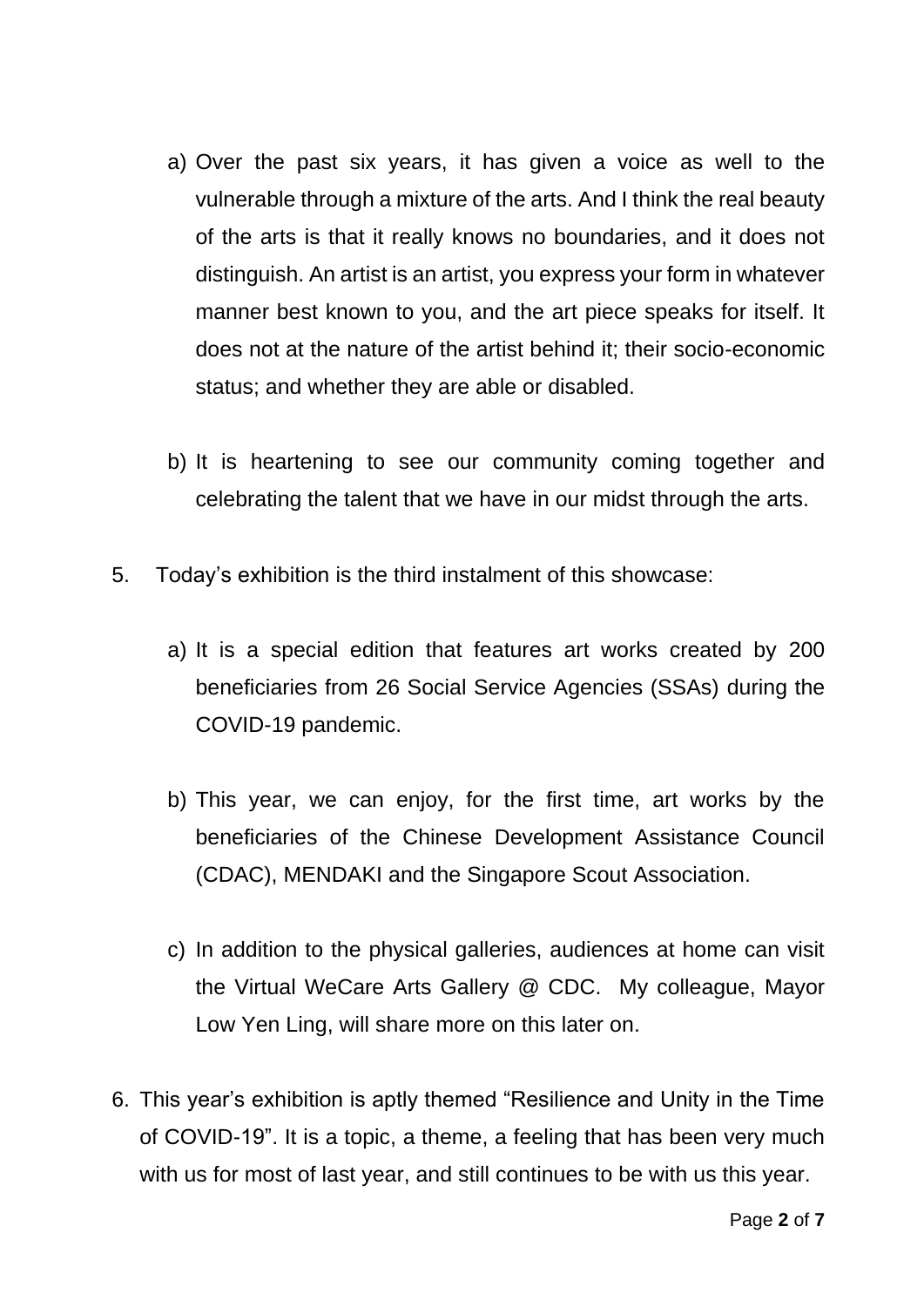- a) Through the art works on display, we can really better understand how the beneficiaries have responded to this theme, how they saw it through their own lenses, and how they have chosen to express their own feelings and their own sentiments on what it means to them.
- b) You saw Ms Ng Xin Yi, a 12-year-old beneficiary of the CDAC. I was quite amazed at her artwork. It was very meaningful, and it tells you how she has seen the pandemic, the battle against the pandemic by the frontliners, through her own eyes. She has created a work inspired by the heroism of the frontline workers and has decided to do an artwork featuring three hands, symbolising the frontliners, adults and children working together hand in hand to keep Singapore safe.
- c) I am sure we can expect to see more of such creative interpretations in today's exhibition.

## **WeCare Arts Experiences**

- 7. At MCCY, we believe that it is important to bring the arts to as many Singaporeans as possible, to make it accessible and to bring it into the community. We don't treat art as just something that we do at an *atas* museum somewhere. It is something that is very much a part of us. It defines us and gives us solace and comfort, especially in these times.
	- a) Arts and culture bring with it innumerable benefits, and not just in well-being. They enable us to look at different viewpoints. We exchange ideas and we learn to see what another person sees –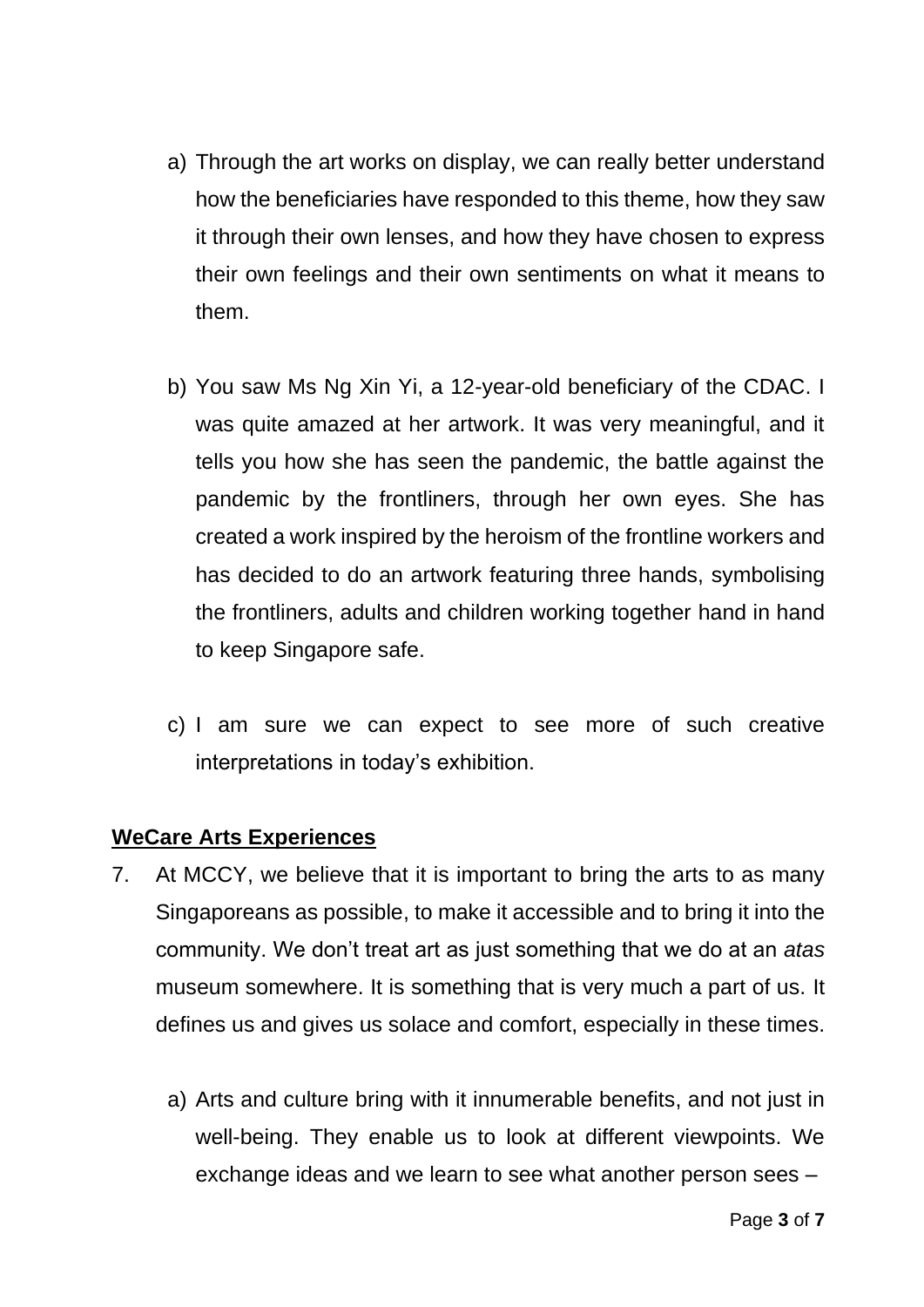through his lens, through the form of art that he has expressed.

- 8. At the recent Committee of Supply (CoS) debate, my colleagues and I spoke about how MCCY will provide additional stimulus and support to the sector, so that our arts practitioners – whether you are coming from an arts company or you are a Self-Employed Person – can continue to present their cultural offerings, their art presentations and expressions, to Singaporeans.
	- a) We will inject an additional \$20 million into the Arts and Culture Resilience Package (ACRP) to help the sector build capabilities and ensure that talent is not lost because what a lot of artists really want in this period is to be able to perform, to exhibit, and it is not something that they can do as quickly as they could pre-COVID. This additional \$20 million has brought our total support for the arts sector to \$75 million.
	- b) But it is not just about the financial benefits. It is not just about the grants, not just about the financial inputs or stimulus. It is really about the heartware as well, what we want to put into the arts sector and how we recognise our arts and cultural icons. So we will set up a Cultural Medallion Gallery in the Arts House by the end of this year. We hope that this will inspire Singaporeans to recognise our Cultural Medallion recipients, the talents among us in Singapore, and build greater awareness of our local arts and culture scene.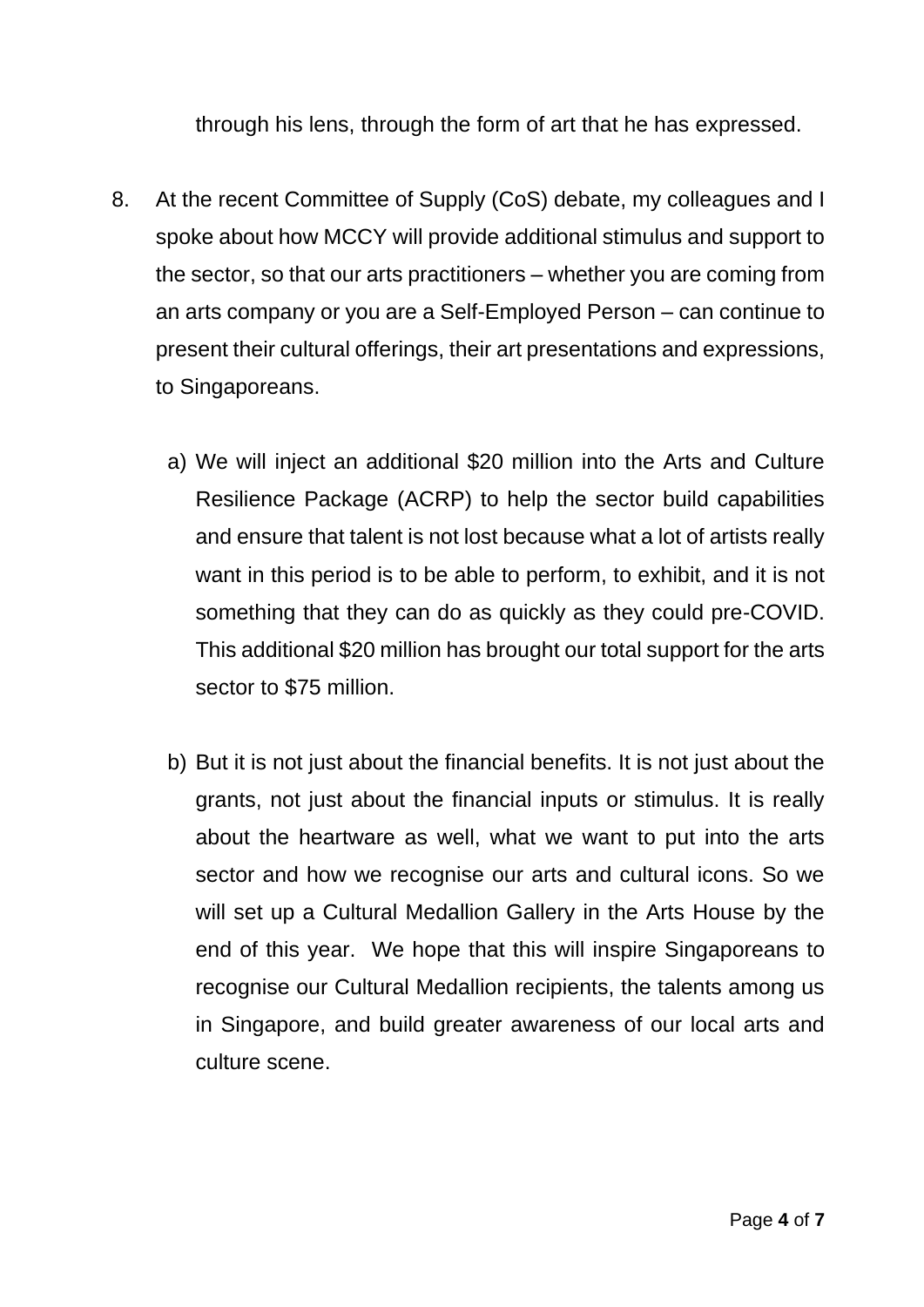- 9. As part of our efforts to safeguard Singapore's tangible and intangible cultural heritage, Singaporeans can expect an exciting slate of activities and programmes this year. As I said just now, it is not just about giving financial assistance to the sector, but really about coming to take part in exhibitions, to be part of the audience at performances, and so on.
	- a) First, to celebrate the  $50<sup>th</sup>$  anniversary of preserving our National Monuments, we will hold a special commemorative exhibition right here, at the National Museum of Singapore, from June to September 2021.
	- b) Second, 2021 is also the  $25<sup>th</sup>$  Anniversary of our Museum Roundtable, a collective established by NHB to spur a museumgoing culture. To celebrate, NHB will launch a series of tours to lesser-known museums, including a roving exhibition on the Museum Roundtable.
	- c) Third, Singaporeans can also look forward to the re-opening of the Changi Chapel Museum and Reflections at Bukit Chandu later this year in 2021. I encourage all of you to go and visit if you have not been there. Over the next few years, we will continue to rejuvenate our museums to bring these offerings, make it more accessible and ensure that they remain relevant to Singaporeans, because what we produce in the arts and culture sector must always resonate and be relatable to Singaporeans.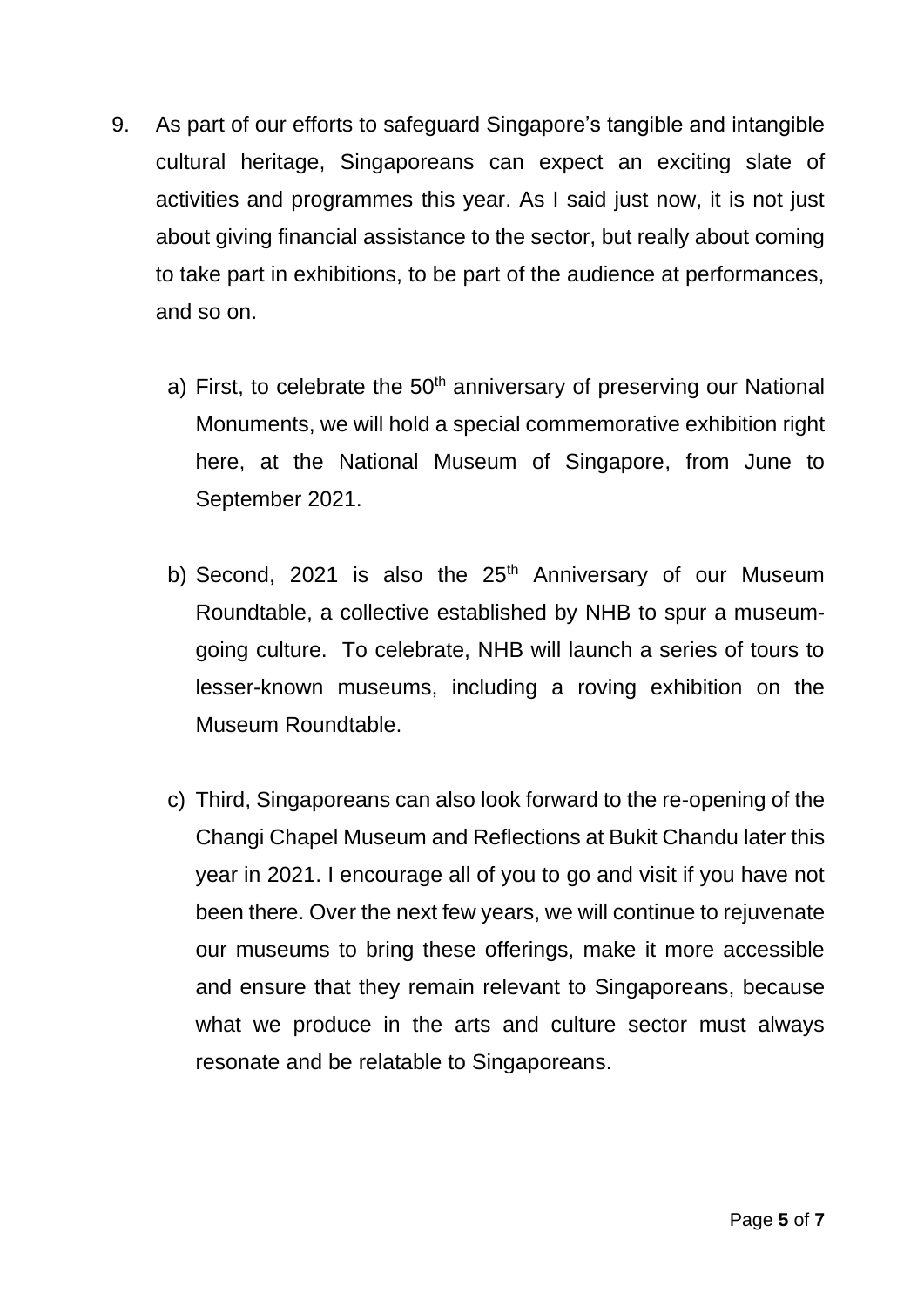- 10. In this spirit of inclusiveness, I am happy to roll out the WeCare Arts Experiences – an initiative which was first announced at CoS 2020 and set up by the five CDCs and the National Arts Council (NAC).
	- a) The WeCare Arts Experiences is designed to facilitate greater access to the arts and culture for the less privileged. In particular, it enables them to experience quality arts productions and bond, through these experiences, with their family members, with their caregivers or with their befrienders – people who care the most for them – over a shared experience in the arts.
	- b) Social service agencies, community partners and other self-help groups can also tap on this initiative to bring their beneficiaries to ticketed performances as well as exhibitions at our cultural institutions.
	- c) The WeCare Arts Experiences covers the ticket, the transport and the refreshment costs for beneficiaries, caregivers and the volunteers who look after them.
	- d) In total, it is expected to benefit about 20,000 individuals.
	- e) I understand that some of our SSAs will be tapping on this initiative to bring their beneficiaries to the National Museum of Singapore for the 2021 WeCare Arts Exhibition. So you can see that there's really a lot of synergy between the various programmes that we have.